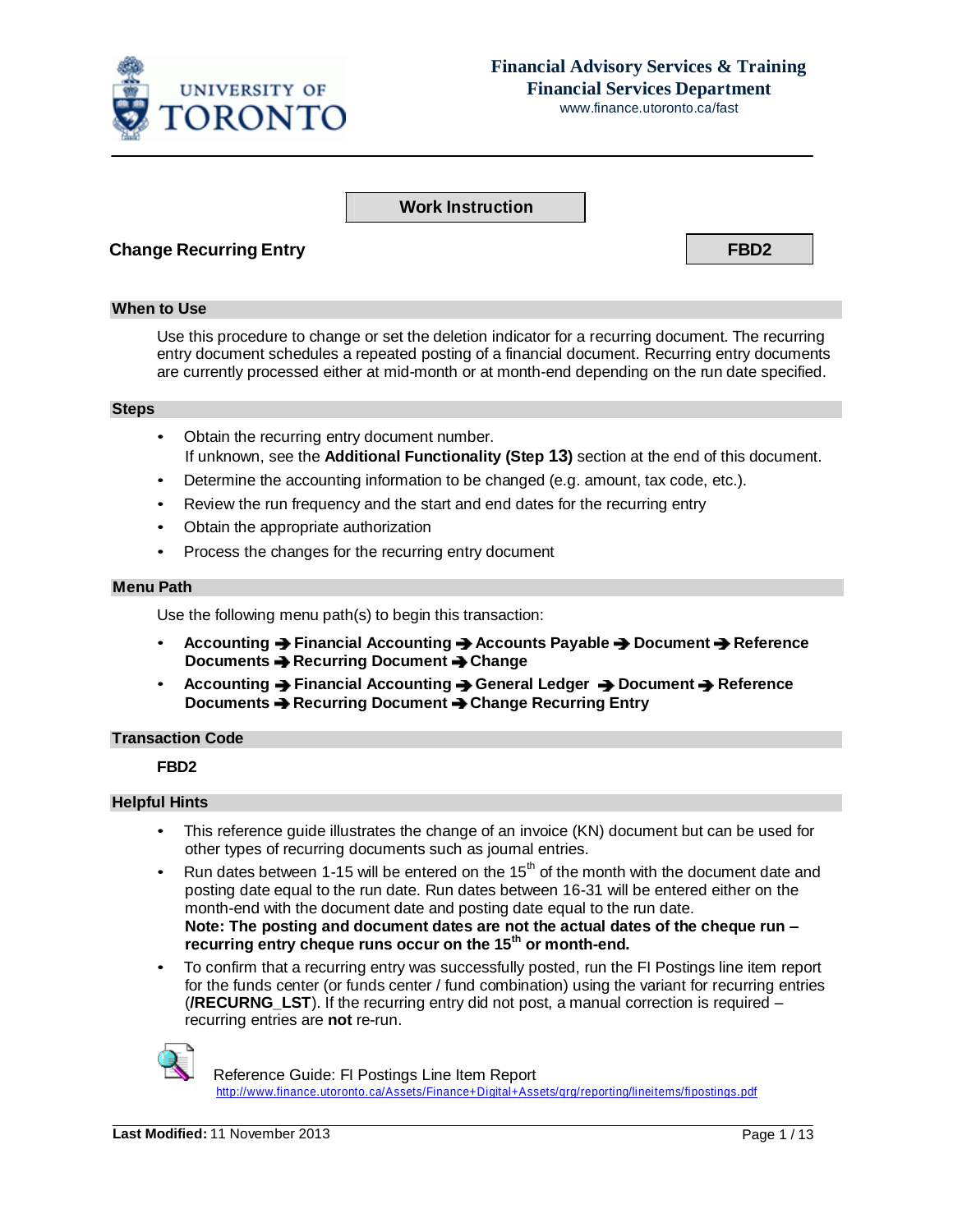

• Review and revise older long-standing recurring entries whenever the University financial policy or procedures change, such as tax code changes. See the **Additional Functionality**  section at the end of this document for more information.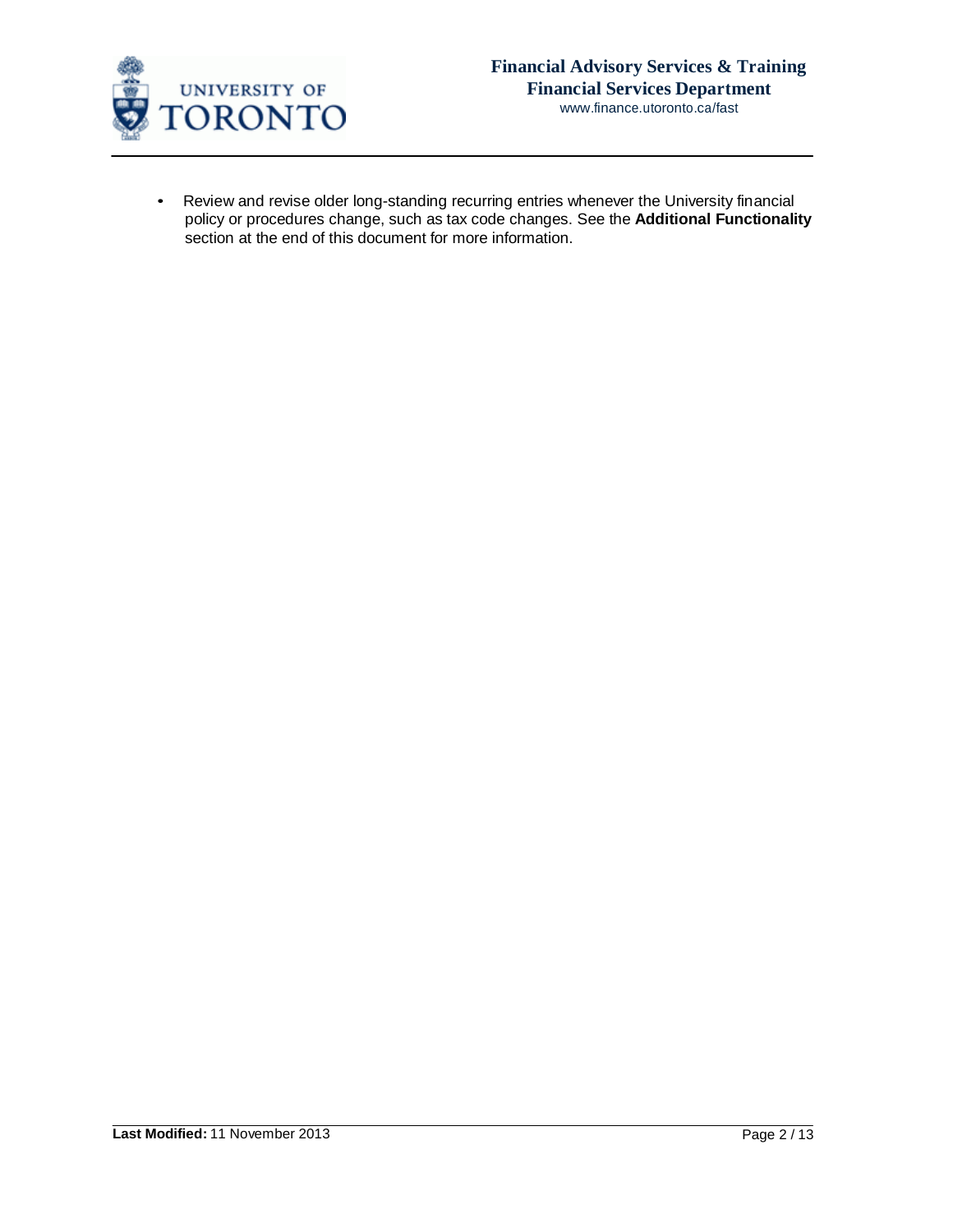

### **Detailed Procedure**

**1.** Start the transaction using the menu path or transaction code.

# **SAP Easy Access University of Toronto Menu**

| Menu Edit Favorites Extras System Help                                     | 口回区             |
|----------------------------------------------------------------------------|-----------------|
| Ø                                                                          |                 |
| <b>SAP Easy Access University of Toronto Menu</b>                          |                 |
| <b>BEDEE</b>                                                               |                 |
| $\triangleright$ $\Box$ Logistics<br>$\frac{1}{\sqrt{2}}$                  |                 |
| $\triangledown$ $\bigodot$ Accounting                                      |                 |
| $\heartsuit$ $\bigcirc$ Financial Accounting                               |                 |
| $\triangleright$ $\Box$ General Ledger                                     |                 |
| $\triangleright$ $\Box$ Accounts Receivable                                |                 |
| $\triangledown$ $\bigodot$ Accounts payable                                |                 |
| $\triangleright$ $\Box$ Document entry<br>$\heartsuit$ $\bigcirc$ Document |                 |
| <b>⊙</b> FB02 - Change                                                     |                 |
| P FB09 - Change line items                                                 |                 |
| P FB03 - Display                                                           |                 |
| P FB04 - Display changes                                                   |                 |
| <b>⊙</b> FBRA - Reset cleared items                                        |                 |
| $\triangleright$ $\square$ Reverse                                         |                 |
| $\triangleright$ $\Box$ Parked Documents                                   |                 |
| $\heartsuit$ Reference documents                                           |                 |
| $\triangledown$ $\bigodot$ Recurring document                              |                 |
| P FBD2 - Change                                                            |                 |
| P FBD3 - Display                                                           |                 |
| C FBD4 - Display Changes                                                   |                 |
| <b>⊙</b> F.56 - Delete                                                     |                 |
| $\triangleright$ $\Box$ Sample document                                    |                 |
| $\triangleright$ $\square$ Cross-CC transaction                            |                 |
| $\triangleright$ $\Box$ Account                                            |                 |
| $\triangleright$ $\Box$ Master records                                     |                 |
| $\triangleright$ $\Box$ Periodic Processing                                |                 |
| $\triangleright$ $\Box$ Withholding Tax                                    |                 |
| ▷ □ Information System<br>$\triangleright$ $\Box$ Environment              |                 |
| $\triangleright$ $\square$ Banks                                           |                 |
| $\triangleright$ $\Box$ Controlling                                        |                 |
| <b>D</b> Enterprise Controlling                                            |                 |
| $\frac{1}{\sqrt{2}}$<br>$\triangleright$ $\Box$ Funds Management           |                 |
|                                                                            |                 |
|                                                                            | $\triangleleft$ |

2. Double-click **D**FBD2 - Change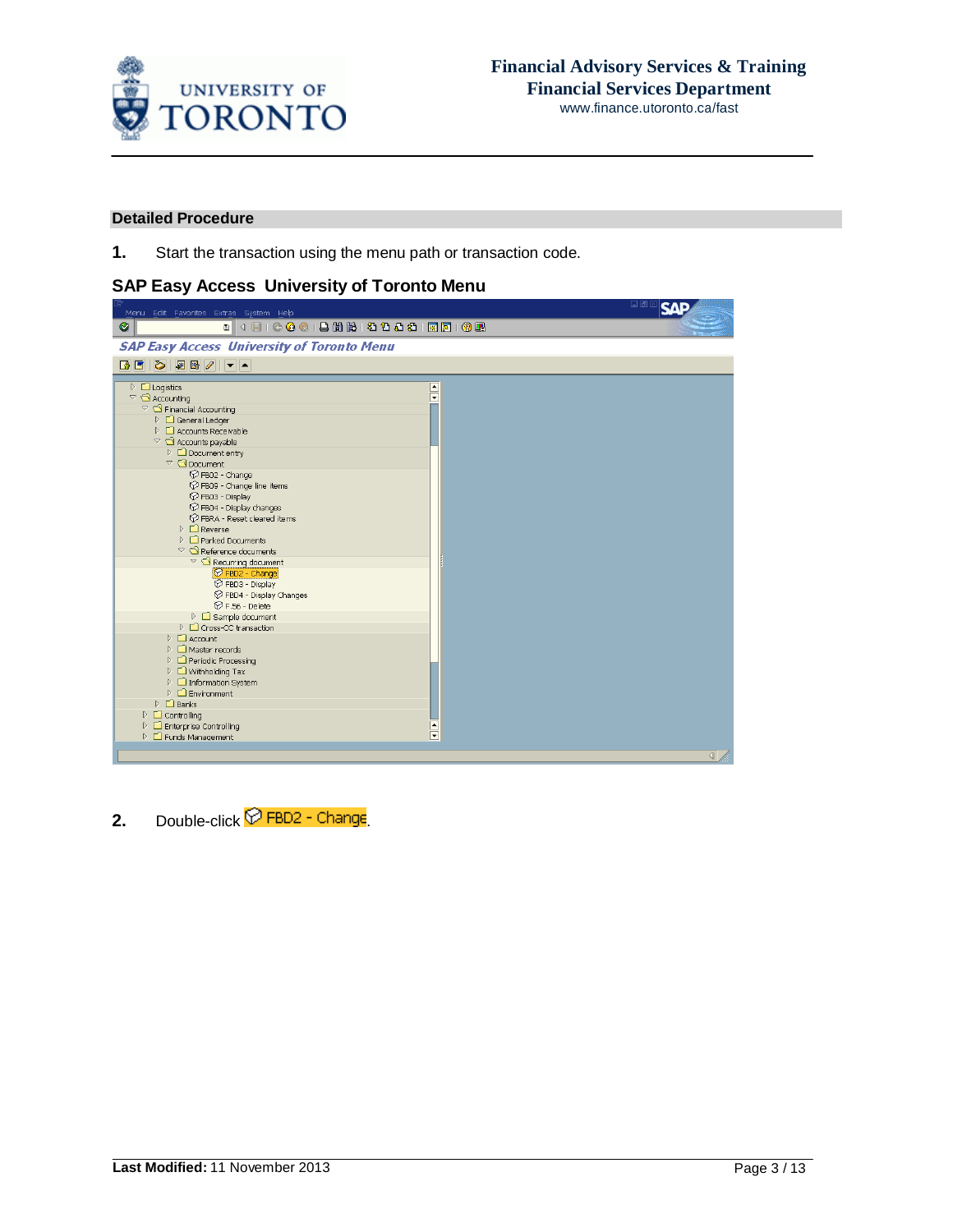

## **Change Recurring Document: Initial Screen**

| . 4 8 6 6 6 6 6 6 6 7 8 9 8 9 8 8 8 8 8 8 8 8 8 8<br>◙<br><b>Change Recurring Document: Initial Screen</b><br>Document List   K First Item   2 Editing Options<br>Keys for Entry View<br>9100001583<br>Document Number<br><b>UOFT</b><br>Company Code<br>Fiscal Year<br>2011<br>$\left  \right $ | Document Edit Goto View System Help |  | 口画区<br><b>SAF</b> |
|--------------------------------------------------------------------------------------------------------------------------------------------------------------------------------------------------------------------------------------------------------------------------------------------------|-------------------------------------|--|-------------------|
|                                                                                                                                                                                                                                                                                                  |                                     |  |                   |
|                                                                                                                                                                                                                                                                                                  |                                     |  |                   |
|                                                                                                                                                                                                                                                                                                  |                                     |  |                   |
|                                                                                                                                                                                                                                                                                                  |                                     |  |                   |
|                                                                                                                                                                                                                                                                                                  |                                     |  |                   |
|                                                                                                                                                                                                                                                                                                  |                                     |  |                   |
|                                                                                                                                                                                                                                                                                                  |                                     |  |                   |
|                                                                                                                                                                                                                                                                                                  |                                     |  |                   |
|                                                                                                                                                                                                                                                                                                  |                                     |  |                   |
|                                                                                                                                                                                                                                                                                                  |                                     |  |                   |
|                                                                                                                                                                                                                                                                                                  |                                     |  |                   |
|                                                                                                                                                                                                                                                                                                  |                                     |  |                   |
|                                                                                                                                                                                                                                                                                                  |                                     |  |                   |
|                                                                                                                                                                                                                                                                                                  |                                     |  |                   |
|                                                                                                                                                                                                                                                                                                  |                                     |  |                   |
|                                                                                                                                                                                                                                                                                                  |                                     |  |                   |
|                                                                                                                                                                                                                                                                                                  |                                     |  |                   |
|                                                                                                                                                                                                                                                                                                  |                                     |  |                   |
|                                                                                                                                                                                                                                                                                                  |                                     |  |                   |
|                                                                                                                                                                                                                                                                                                  |                                     |  |                   |
|                                                                                                                                                                                                                                                                                                  |                                     |  |                   |
|                                                                                                                                                                                                                                                                                                  |                                     |  |                   |
|                                                                                                                                                                                                                                                                                                  |                                     |  |                   |
|                                                                                                                                                                                                                                                                                                  |                                     |  |                   |
|                                                                                                                                                                                                                                                                                                  |                                     |  |                   |
|                                                                                                                                                                                                                                                                                                  |                                     |  |                   |
|                                                                                                                                                                                                                                                                                                  |                                     |  |                   |
|                                                                                                                                                                                                                                                                                                  |                                     |  |                   |
|                                                                                                                                                                                                                                                                                                  |                                     |  |                   |
|                                                                                                                                                                                                                                                                                                  |                                     |  |                   |

## **3.** Complete the following as required:

| <b>Required/Optional/</b><br><b>Conditional</b> | <b>Description</b>                                                                                                                                                                                                                                                                                                                                                    |
|-------------------------------------------------|-----------------------------------------------------------------------------------------------------------------------------------------------------------------------------------------------------------------------------------------------------------------------------------------------------------------------------------------------------------------------|
| Required                                        | AMS assigned number.<br>Recurring entry documents are in the<br>91xxxxxxxx range.                                                                                                                                                                                                                                                                                     |
| Required                                        | Defaults to UofT. Change only if required.                                                                                                                                                                                                                                                                                                                            |
| Optional                                        | The UofT fiscal year is May 1st to April 30th and<br>the Year is coded as follows: Year = the "annual"<br>year in effect at April 30th (i.e. May 1st, 2011 to<br>April 30th, 2012 is identified as "2012" fiscal<br>year).<br>Unless searching for a document created<br>in a particular year, leave this field blank<br>to obtain a list of all recurring documents. |
|                                                 |                                                                                                                                                                                                                                                                                                                                                                       |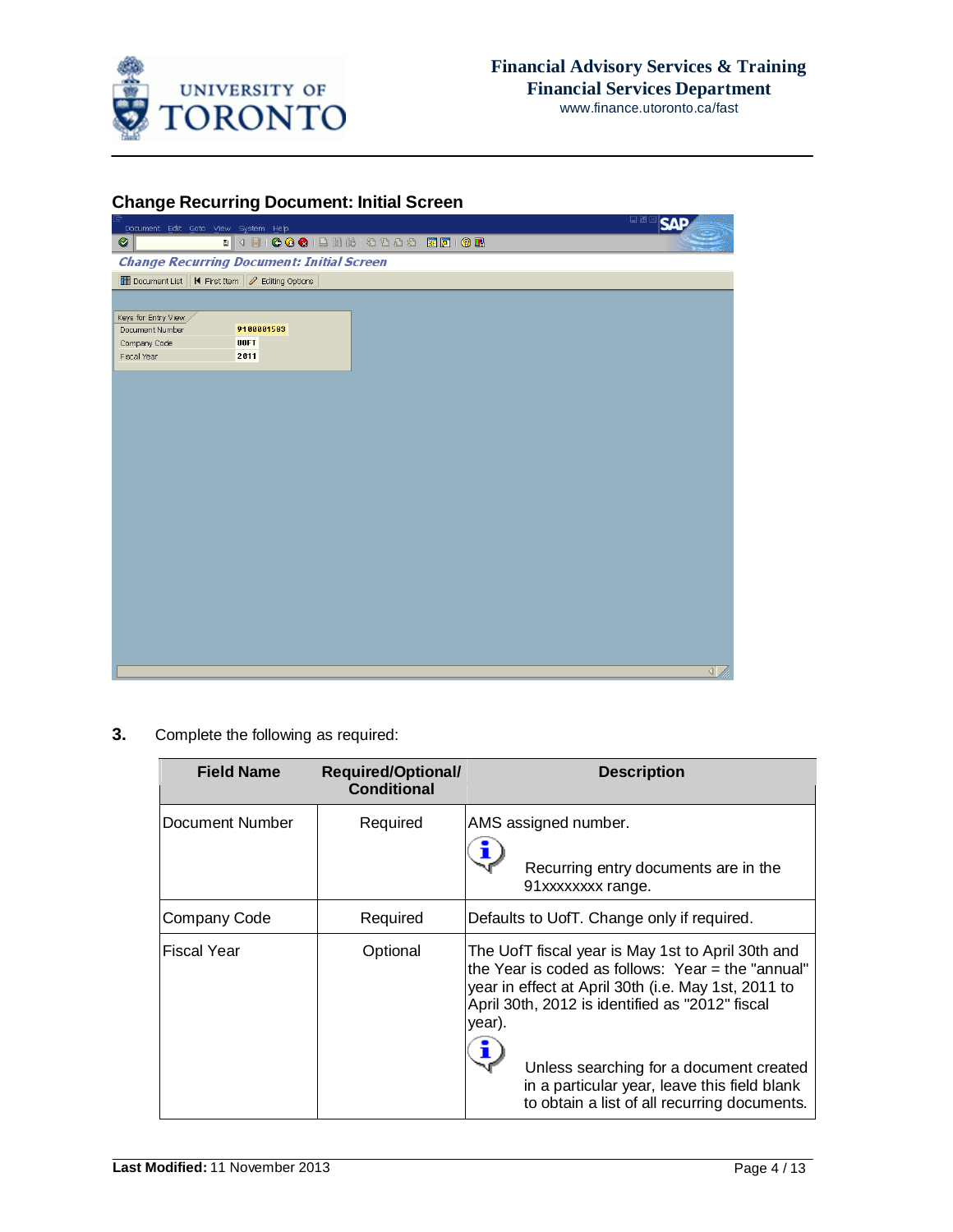

**4.** Click  $\bullet$  to go to the *Document* Overview – *Change* screen.

# **Document Overview - Change**

|                                                                                      | Document Edit Goto Settings Extras Environment System Help                                                                                  |                              |                           |  |              |                                    |    |                     |  | 日回区                        | <b>SAF</b>           |                        |
|--------------------------------------------------------------------------------------|---------------------------------------------------------------------------------------------------------------------------------------------|------------------------------|---------------------------|--|--------------|------------------------------------|----|---------------------|--|----------------------------|----------------------|------------------------|
| Ø                                                                                    | <sup>8</sup> 4 8 6 6 6 6 8 8 8 8 9 9 8 8 8 8 8 8 8 8                                                                                        |                              |                           |  |              |                                    |    |                     |  |                            |                      |                        |
| 別日                                                                                   | <b>Document Overview - Change</b>                                                                                                           |                              |                           |  |              |                                    |    |                     |  |                            |                      |                        |
| $Q$ $\rho$                                                                           | <b>K 4 D N A 7 &amp; 7 &amp; 6 6 Choose 6 Save 7 &amp; 4 E H</b> Tax data H                                                                 |                              |                           |  |              |                                    |    |                     |  |                            |                      |                        |
| Doc. Number<br>Doc. date<br>Calculate Tax $\blacksquare$<br>Ref.doc.<br>Doc.currency | Doc.Type : KN ( KN:A/P Vendor invoic ) Recurring entry document<br>9100001583<br>23.06.2010<br>123456<br>CAD<br>Doc. Hdr Text Dell Payments | Company code<br>Posting date | <b>UOFT</b><br>23.06.2010 |  |              | <b>Fiscal</b> year<br>Period       | 02 | 2011                |  |                            |                      | $\frac{1}{\sqrt{2}}$   |
|                                                                                      | Itm Account Account short text                                                                                                              | PK                           | Amount                    |  |              | <b>CoCd Tx BusA Cost Ctr Order</b> |    | <b>Funds C</b> Fund |  |                            | Cmmt Item Assignment |                        |
| 1<br>100333<br>$\overline{2}$<br>825000                                              | Dell Canada Inc.<br>Suppl:general                                                                                                           | 31<br>40                     | $100.00 -$<br>100.00      |  | UOFT ** 1000 | UOFT E1 1000 11866                 |    | 101105              |  | PAYABLE<br><b>SUPPLIES</b> |                      |                        |
|                                                                                      |                                                                                                                                             |                              |                           |  |              |                                    |    |                     |  |                            |                      | $\frac{1}{\sqrt{2}}$   |
| $\left  \cdot \right $                                                               |                                                                                                                                             |                              |                           |  |              |                                    |    |                     |  |                            |                      | $\left  \cdot \right $ |
|                                                                                      |                                                                                                                                             |                              |                           |  |              |                                    |    |                     |  |                            | $\sqrt{2}$           |                        |

**5.** Options available for change:

| If You Want To                                             | Then                                                             | <b>Additional</b><br><b>Instructions</b> |
|------------------------------------------------------------|------------------------------------------------------------------|------------------------------------------|
| Change the Document Header<br>Text and/or Reference fields | $ C $ click $\Box$                                               | Step 6                                   |
| Change the Vendor Line - item 1<br>(A/P documents only)    | Double-click the Vendor line – item 1                            | Step 7                                   |
| Change G/L Account Line<br>Item(s) details                 | Double-click on the G/L account line item<br>you wish to change. | Step 8                                   |
| Change the Recurring Entry Run<br>Data                     | Select Environment -Recurring entry<br>datafrom the menu         | Step 9                                   |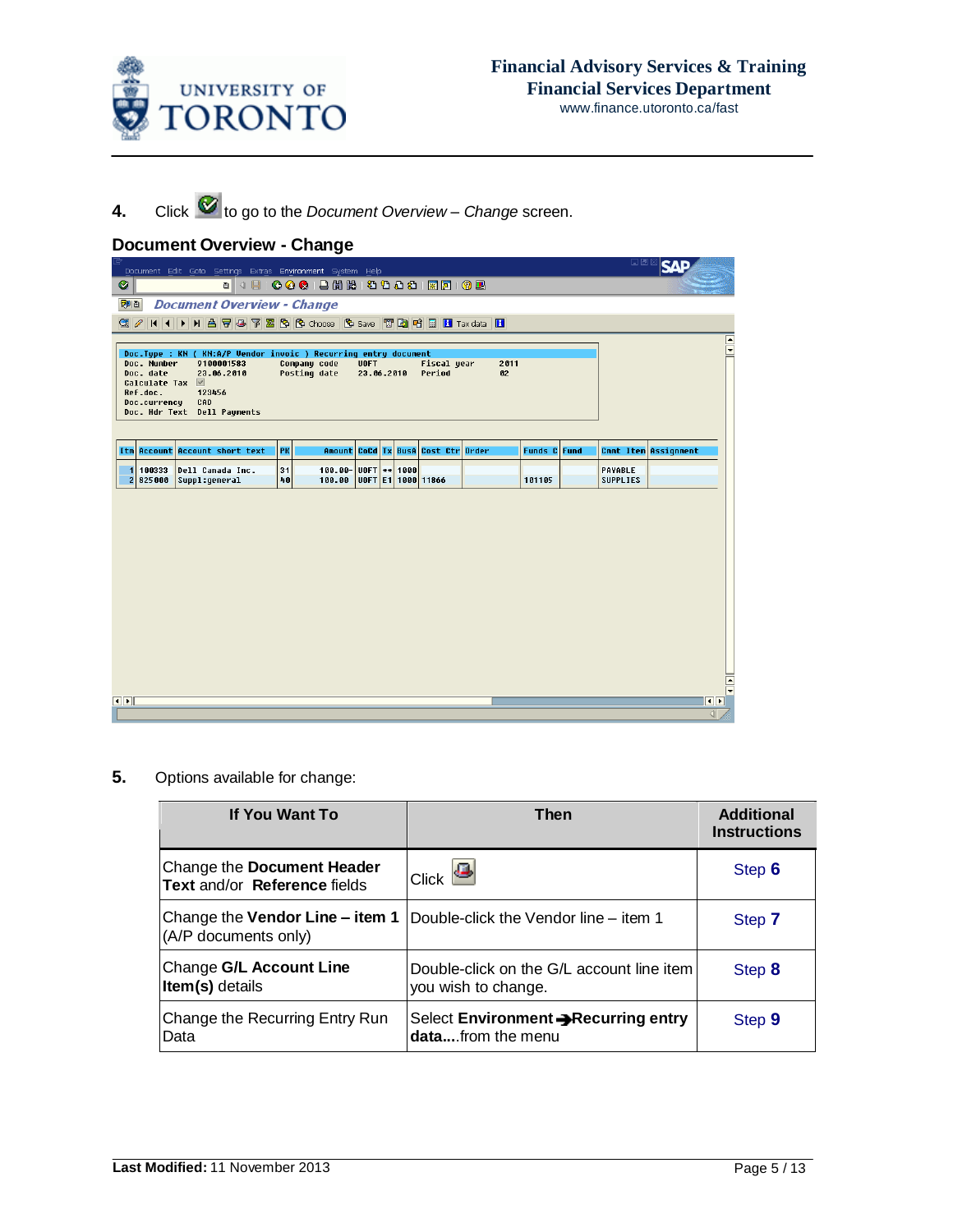

### **6. Change Document Header Data:**

Click **3** on the *Document* Overview – *Change* screen.

### **Information**



Click **.**to acknowledge the *Information* message.

Click on the *Change Recurring Document: Overview* screen.

# **Document Header: UOFT Company Code**

| LS Document Header: UOFT Company Code |             |                            |  |               |                |  |            |  |  |
|---------------------------------------|-------------|----------------------------|--|---------------|----------------|--|------------|--|--|
| Document Type                         |             | KN KN:A/P Vendor invoic    |  |               |                |  |            |  |  |
| Doc.Header Text                       |             | Dell Payments              |  |               |                |  |            |  |  |
| Card type                             |             | Card no.                   |  |               |                |  |            |  |  |
| Request Number                        |             |                            |  |               |                |  |            |  |  |
| Reference                             | 123456      |                            |  |               | Document Date  |  | 30.06.2010 |  |  |
|                                       |             |                            |  |               | Posting Date   |  | 30.06.2010 |  |  |
| Currency                              | CAD         |                            |  |               | Posting Period |  | 02 / 2011  |  |  |
| Ref. Transactn                        | <b>BKPF</b> | Accounting document        |  |               |                |  |            |  |  |
| Reference key                         |             | 9100001584U0FT2011         |  |               | Log.System     |  | AMS 010    |  |  |
| Entered by                            | HARRIDAU    |                            |  | Parked by     |                |  |            |  |  |
| Entry Date                            |             | 30.06.2010                 |  | Time of Entry |                |  | 14:41:40   |  |  |
| TCode                                 | FBD1        |                            |  |               |                |  |            |  |  |
| Changed on                            |             |                            |  |               | Last update    |  |            |  |  |
| Doc.status                            |             | D Recurring entry document |  |               |                |  |            |  |  |
| Ledger Grp                            |             |                            |  | Ledger        |                |  |            |  |  |
| Ref.key(head) 1                       |             |                            |  |               | Ref.key 2      |  |            |  |  |
| ×                                     |             |                            |  |               |                |  |            |  |  |
|                                       |             |                            |  |               |                |  |            |  |  |

 Only the **Doc. Header Text** and **Reference** fields may be changed in the *Document Header*. Typical reasons for changing these fields includes incorrect information or for reporting purposes.

Click  $\vee$  to accept the changes.

Click to return to *Document Overview – Change* screen

Click  $\Box$  to save changes.

**End of Procedure**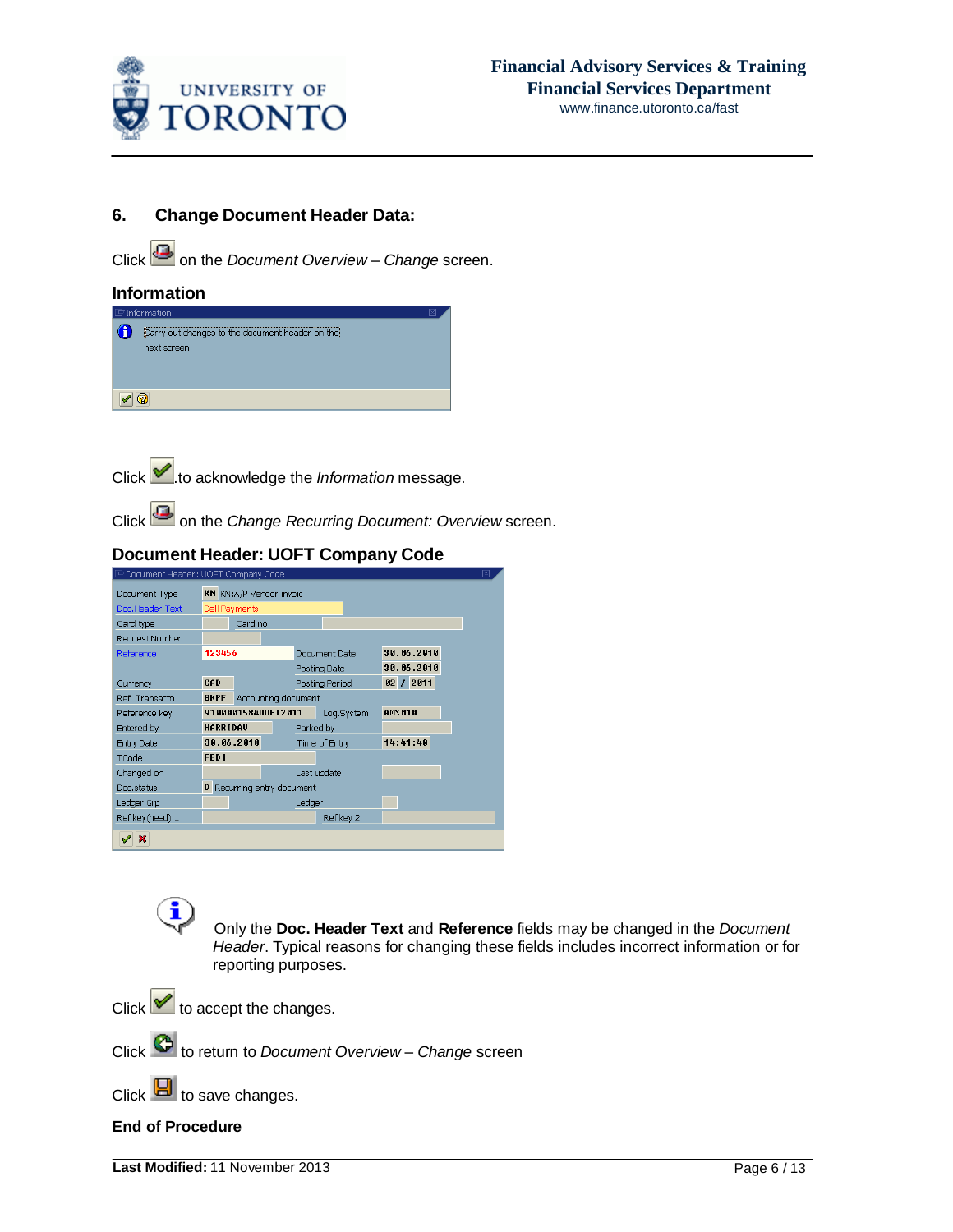

### **7. Change the Vendor Line Item:**

Double-click the **Vendor Line – Item 1**

### **Change Document: Line Item 001 – Vendor Line Item**





## **Any fields that are not grayed out/locked can be changed**

Click to return to *Document Overview – Change* screen

Click  $\mathbf{E}$  to save changes.

### **End of Procedure**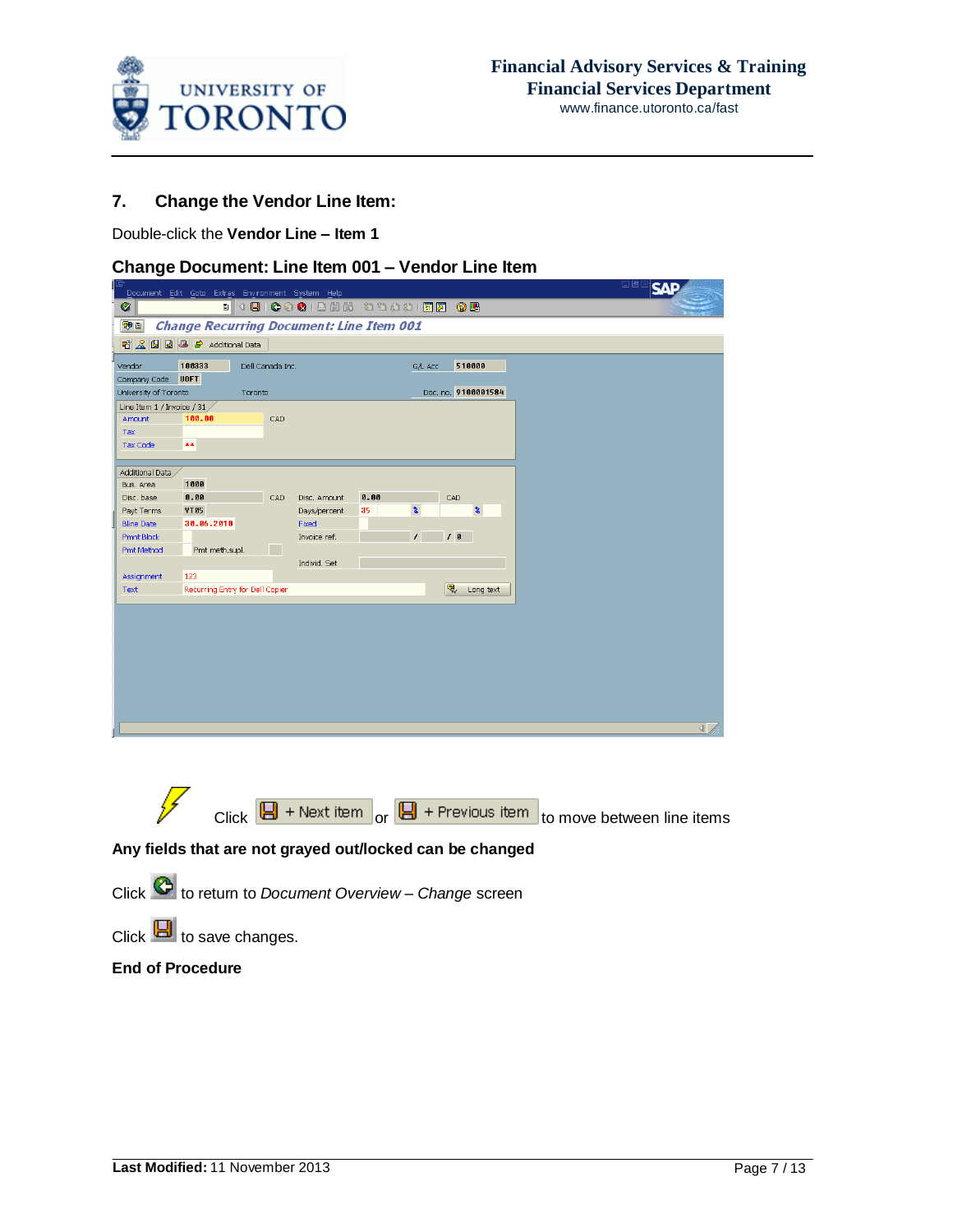

## **8. Change G/L Account Line Item(s):**

Double-click any G/L account line item.

### **Change Document: Line Item 002**

|                                | Document Edit Goto Extras Environment System Help |                                         |                                                      | 口回              |
|--------------------------------|---------------------------------------------------|-----------------------------------------|------------------------------------------------------|-----------------|
| Ø                              |                                                   | . 4 8 6 6 6 1 2 3 3 4 5 6 7 6 7 8 7 8 7 |                                                      |                 |
| $\sqrt{2}$                     | <b>Change Recurring Document: Line Item 002</b>   |                                         |                                                      |                 |
|                                | <b>昭 2 国 国 马 Additional Data</b>                  |                                         |                                                      |                 |
| G/L Account                    | 825000<br>Supplies:General                        |                                         |                                                      |                 |
| Company Code                   | <b>UOFT</b> University of Toronto                 |                                         |                                                      |                 |
|                                |                                                   |                                         | Doc. no. 9100001584                                  |                 |
| Line Item 2 / Debit entry / 40 |                                                   |                                         |                                                      |                 |
| Amount                         | 100.00<br>CAD                                     |                                         |                                                      |                 |
| <b>Tax Code</b>                | E <sub>1</sub>                                    |                                         |                                                      |                 |
|                                |                                                   |                                         |                                                      |                 |
| Additional Account Assignments |                                                   |                                         |                                                      |                 |
| <b>Business Area</b>           | 1000                                              |                                         |                                                      |                 |
| Cost Center                    | 11866                                             | Order                                   |                                                      |                 |
| Commitment Item                | <b>SUPPLIES</b>                                   | Fund                                    |                                                      |                 |
| Funds Center                   | 101105                                            | Earmarked Funds                         | $\Box$ Done<br>$\mathbf{g}$<br>$\Rightarrow$<br>More |                 |
| Purchasing Doc.                | $\mathbf 0$                                       |                                         |                                                      |                 |
| Assignment                     | 123                                               |                                         |                                                      |                 |
| Text                           | Recurring Entry for Dell Copier                   |                                         | <sub>v</sub> Long text                               |                 |
|                                |                                                   |                                         |                                                      |                 |
|                                |                                                   |                                         |                                                      |                 |
|                                |                                                   |                                         |                                                      |                 |
|                                |                                                   |                                         |                                                      |                 |
|                                |                                                   |                                         |                                                      |                 |
|                                |                                                   |                                         |                                                      |                 |
|                                |                                                   |                                         |                                                      |                 |
|                                |                                                   |                                         |                                                      |                 |
|                                |                                                   |                                         |                                                      |                 |
|                                |                                                   |                                         |                                                      | $\triangleleft$ |

Any fields that are not grayed out/locked can be changed

Click to return to *Document Overview – Change* screen

 $Click$   $\Box$  to save changes.

**End of Procedure**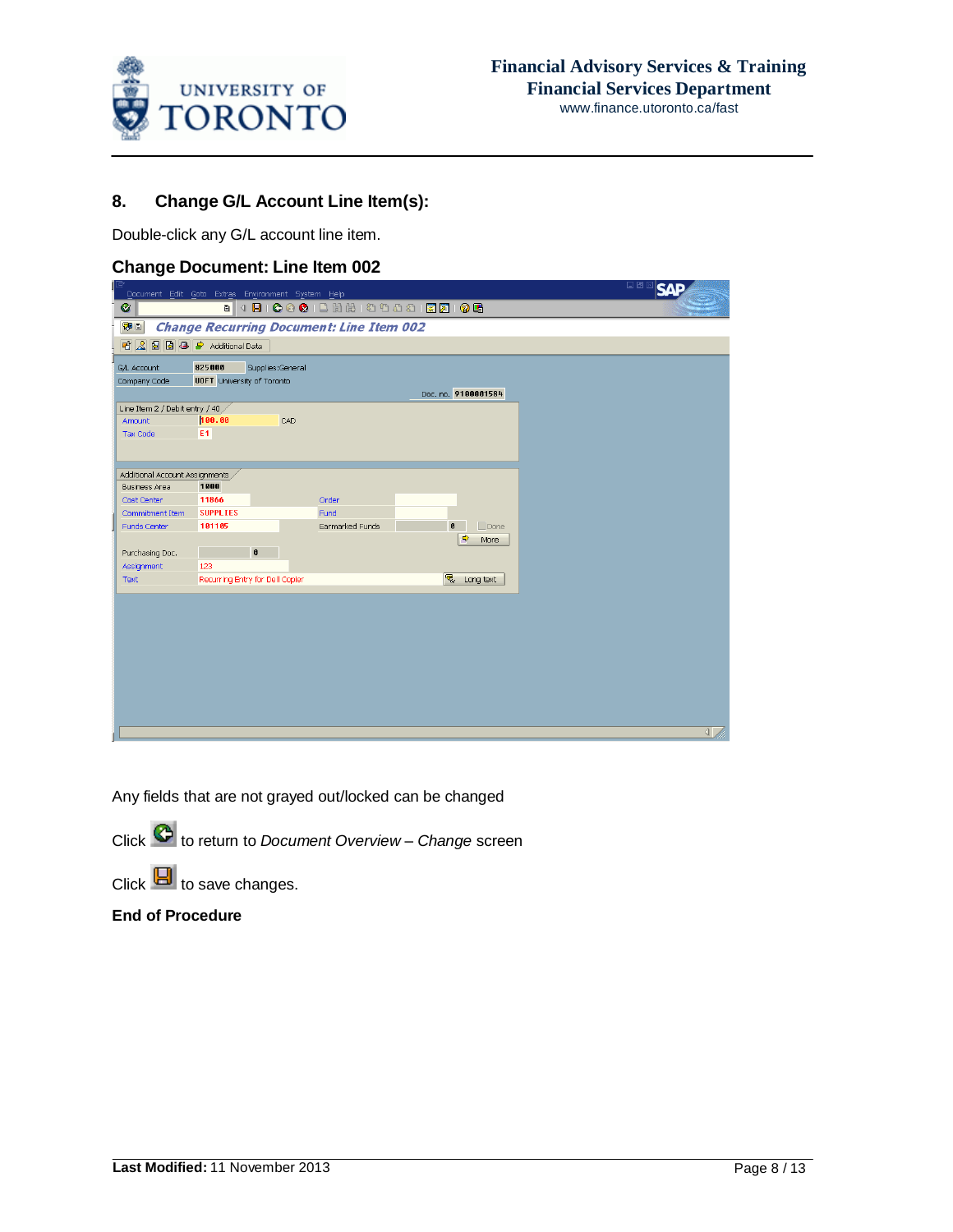

**9.** Select **Environment Recurring entry data...**.from the menu to open the *Change Recurring*

*Document: Overview* screen (complex posting environment).

| Document Edit Goto Extras Settings Environment System Help |                                            |                                   |                                                                  |                                               |             |                      | 口画 |  |  |
|------------------------------------------------------------|--------------------------------------------|-----------------------------------|------------------------------------------------------------------|-----------------------------------------------|-------------|----------------------|----|--|--|
| Ø                                                          |                                            |                                   |                                                                  | . 4 8 6 6 6 1 8 1 8 1 8 1 8 1 8 2 1 8 2 1 6 8 |             |                      |    |  |  |
| VIE                                                        | <b>Change Recurring Document: Overview</b> |                                   |                                                                  |                                               |             |                      |    |  |  |
| <b>昭 ③ 4 団</b> Taxes   品 Display Currency                  |                                            |                                   |                                                                  |                                               |             |                      |    |  |  |
| Document Number                                            | 9100001583                                 | Company Code                      |                                                                  | <b>UOFT</b>                                   | Fiscal Year | 2011                 |    |  |  |
| Document Date                                              | 23.06.2010                                 | Posting Date                      |                                                                  | 23.06.2010                                    | Period      | $\mathbf{2}$         |    |  |  |
| Reference                                                  | 123456                                     | Cross-CC no.                      |                                                                  |                                               |             |                      |    |  |  |
| Currency                                                   | CAD                                        | Texts exist                       |                                                                  | П                                             |             |                      |    |  |  |
| Items in document currency,                                |                                            |                                   |                                                                  |                                               |             |                      |    |  |  |
| Itm PK BusA Acct no.                                       | Description                                |                                   | TC.                                                              | <b>Tax</b>                                    | Amount in   | CAD                  |    |  |  |
| 001 31<br>1000 100333<br>1000 825000<br>$002 - 40$         |                                            | Dell Canada Inc.<br>Suppl:general | $\boldsymbol{\varkappa}\boldsymbol{\varkappa}$<br>E <sub>1</sub> |                                               |             | $100.00 -$<br>100.00 |    |  |  |
|                                                            |                                            |                                   |                                                                  |                                               |             |                      |    |  |  |
|                                                            |                                            |                                   |                                                                  |                                               |             |                      |    |  |  |
|                                                            |                                            |                                   |                                                                  |                                               |             |                      |    |  |  |
|                                                            |                                            |                                   |                                                                  |                                               |             |                      |    |  |  |
|                                                            |                                            |                                   |                                                                  |                                               |             |                      |    |  |  |
|                                                            |                                            |                                   |                                                                  |                                               |             |                      |    |  |  |
|                                                            |                                            |                                   |                                                                  |                                               |             |                      |    |  |  |
|                                                            |                                            |                                   |                                                                  |                                               |             |                      |    |  |  |
|                                                            |                                            |                                   |                                                                  |                                               |             |                      |    |  |  |
|                                                            |                                            |                                   |                                                                  |                                               |             |                      |    |  |  |
|                                                            |                                            |                                   |                                                                  |                                               |             |                      |    |  |  |
|                                                            |                                            |                                   |                                                                  |                                               |             |                      |    |  |  |
|                                                            |                                            |                                   |                                                                  |                                               |             |                      |    |  |  |
|                                                            |                                            |                                   |                                                                  |                                               |             |                      |    |  |  |
|                                                            |                                            |                                   |                                                                  |                                               |             |                      |    |  |  |
|                                                            |                                            |                                   |                                                                  |                                               |             |                      |    |  |  |
| 1 / 2<br>Item                                              |                                            |                                   |                                                                  | Debit/Credit                                  |             | 100.00               |    |  |  |
|                                                            |                                            |                                   |                                                                  |                                               |             |                      |    |  |  |
|                                                            |                                            |                                   |                                                                  |                                               |             |                      | ◁  |  |  |
|                                                            |                                            |                                   |                                                                  |                                               |             |                      |    |  |  |

## **Change Recurring Document: Overview**

**10.** Select **Goto Recurring Entry Data... F7** from the menu to open the *Change Recurring entry data* window.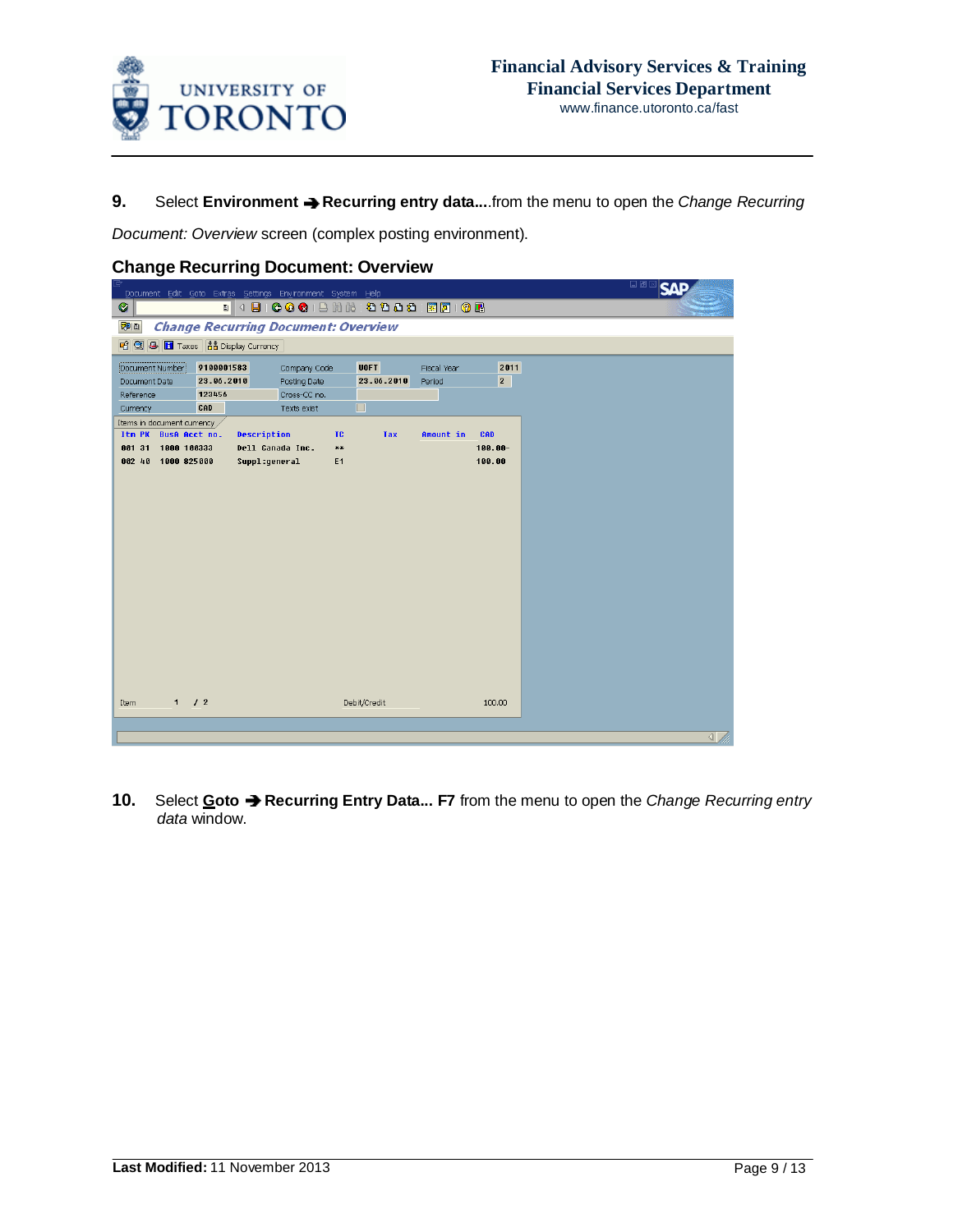

www.finance.utoronto.ca/fast

# **Change Recurring Document: Recurring entry data**

| C Change Recurring Document: Recurring entry data |                      | ⊠ |
|---------------------------------------------------|----------------------|---|
| Document Number                                   | 9100001583           |   |
| Company Code                                      | <b>UOFT</b>          |   |
| <b>Fiscal Year</b>                                | 2011                 |   |
| Recurring entry run                               |                      |   |
| First run on                                      | 23.06.2010           |   |
| Last run on                                       | $23.06.2011$ $\circ$ |   |
| Next run on                                       | 25.06.2010           |   |
| Interval in months                                | 1                    |   |
| Run date                                          | 25                   |   |
| Run schedule                                      |                      |   |
| Number of runs                                    | Ø                    |   |
| Deletion indicator                                |                      |   |
|                                                   |                      |   |
| Control data                                      |                      |   |
| $\Box$ Transfer amounts in local currency         |                      |   |
| $\Box$ Transfer tax amounts in local currency     |                      |   |
| $\Box$ Copy texts                                 |                      |   |
|                                                   |                      |   |
| ×                                                 |                      |   |

## **11.** Complete the following as required:

| <b>Field Name</b>  | <b>Required/Optional/</b><br><b>Conditional</b> |                       | <b>Description</b>                                                                                       |
|--------------------|-------------------------------------------------|-----------------------|----------------------------------------------------------------------------------------------------------|
| Last run on        | Required                                        | should end.           | The date when the recurring entry postings                                                               |
| Next run on        | Required                                        | date.                 | Defaults based on the previously specified run                                                           |
| Interval in months | Required                                        | recurring entry runs. | The number of monthly intervals between                                                                  |
|                    |                                                 | Example:              | For monthly runs enter 1, for<br>every 2 months enter 2, for every<br>3 months (quarterly) enter 3, etc. |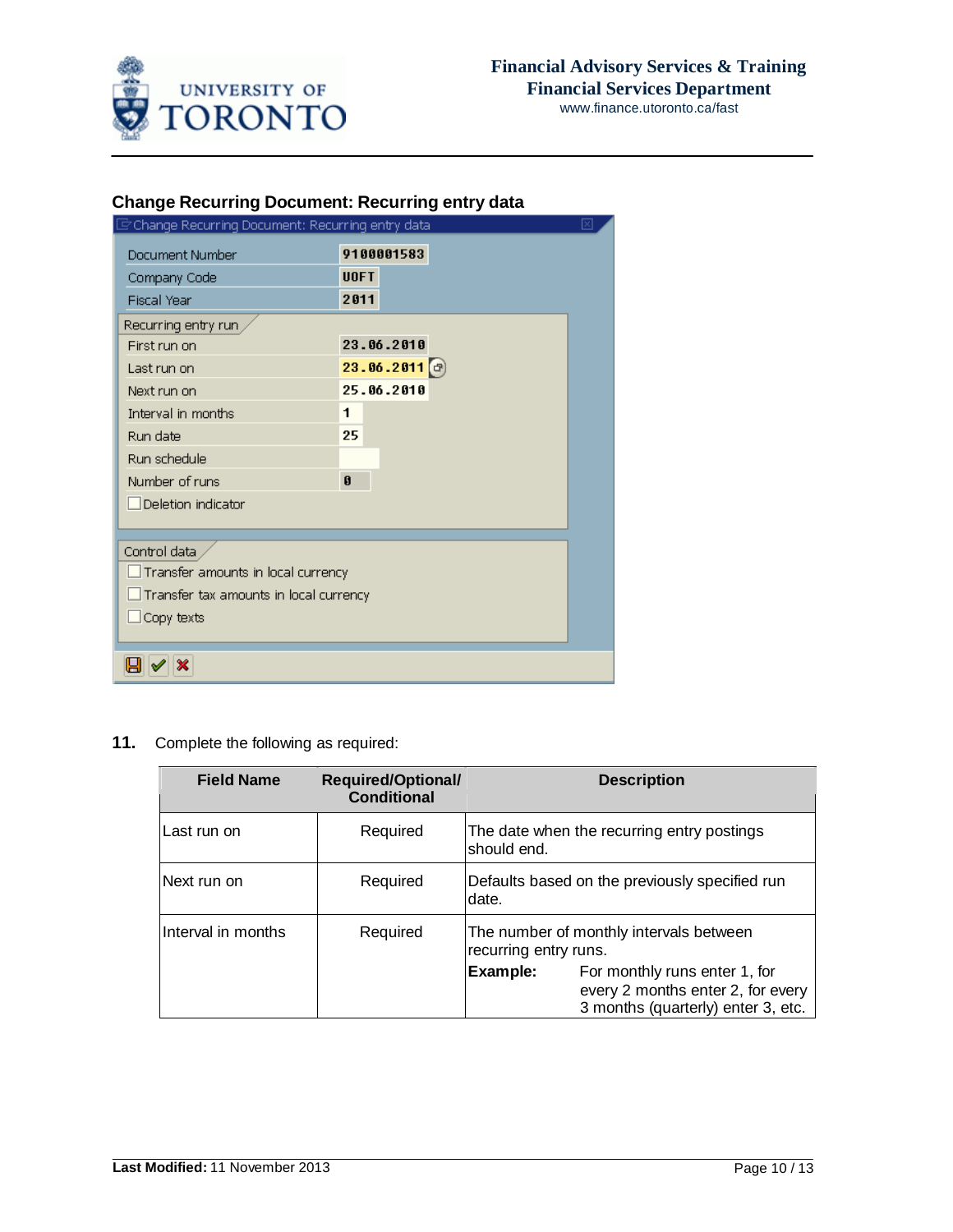

www.finance.utoronto.ca/fast

| <b>Field Name</b>  | <b>Required/Optional/</b><br><b>Conditional</b> | <b>Description</b>                                                                                                                                                                                                                      |
|--------------------|-------------------------------------------------|-----------------------------------------------------------------------------------------------------------------------------------------------------------------------------------------------------------------------------------------|
| Run date           | Required                                        | Determines the document and posting dates of<br>the transaction, as well as the entry date.                                                                                                                                             |
|                    |                                                 | Run dates between 1-15 will be entered on the<br>15th of the month with the document date and<br>posting date equal to the run date.                                                                                                    |
|                    |                                                 | Run dates between 16-31 will be entered at<br>month-end with the document date and posting<br>date equal to the run date                                                                                                                |
| Deletion indicator | Optional                                        | Selecting this parameter will indicate that the<br>recurring entry has been completed and can be<br>deleted. It is set automatically after the last run<br>but can be set manually before this date if no<br>further runs are required. |
| Copy texts         | Optional                                        | By selecting this parameter the recurring entry<br>document long texts (in the document header and<br>line items) are transferred to the actual<br>documents.                                                                           |



| $\Box$ Transfer amounts in local currency | and |
|-------------------------------------------|-----|
|                                           |     |

Transfer tax amounts in local currency are only applicable for recurring entry documents in foreign currencies. Selecting these options would generate documents using the historical exchange rate rather than the current rate to translate actual and tax amounts respectively.

**12.** Click **b** to save the changes to the document and return to *Change Recurring Document: Overview* screen.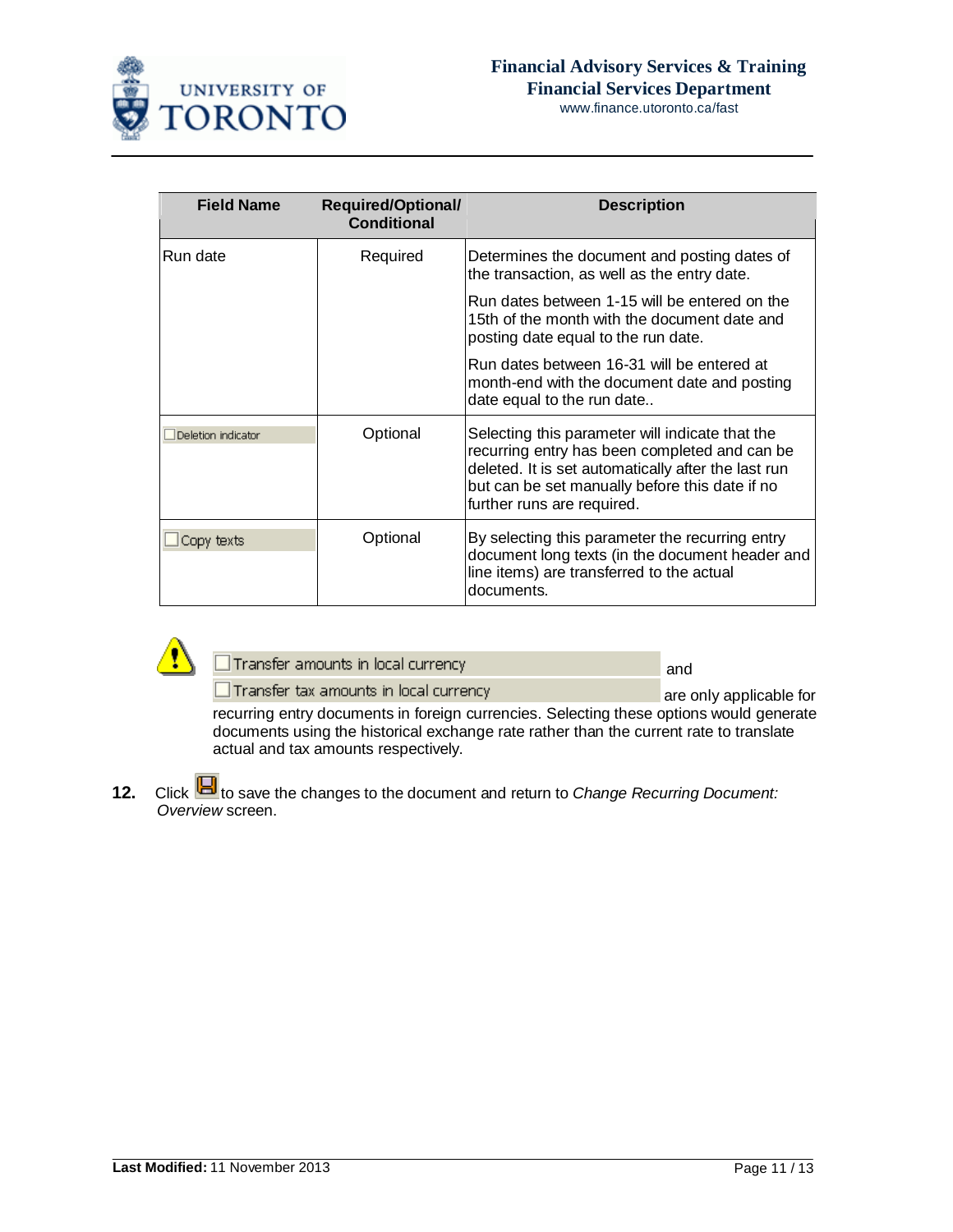

www.finance.utoronto.ca/fast

### **Additional Functionality:**

The FI Postings Line Items report can be used to verify the successful execution and correct payment amounts of recurring entries.

If the list of recurring entries for a Funds Center/Fund hierarchy is unknown, the FI Postings line item report (ZFIR079) can be used to obtain these document numbers. The following link provides general information on using the report.



Reference Guide: FI Postings Line Item Report:

[http://www.finance.utoronto.ca/Assets/Finance+Digital+Assets/qrg/reporting/lineitems/fipostings.pdf](http://finance.utoronto.ca/wp-content/uploads/2015/10/fipostings.pdf)

**13.** Execute the report for the last two fiscal years (e.g. *2010/1 to 2011/12*) using the **/RECURNG\_LST** layout variant.

### **FI Postings: Line Items by Document Number**

| List Edit Goto Views Settings System Help                                          |            |                       |              |                                                  |           |                          |  |               |  |  |                 | 口回区<br>KAI                    |  |
|------------------------------------------------------------------------------------|------------|-----------------------|--------------|--------------------------------------------------|-----------|--------------------------|--|---------------|--|--|-----------------|-------------------------------|--|
| Ø                                                                                  |            |                       |              |                                                  |           |                          |  |               |  |  |                 |                               |  |
| FI Postings: Line Items by Document Number (w/ addnal flds)                        |            |                       |              |                                                  |           |                          |  |               |  |  |                 |                               |  |
| QE                                                                                 |            |                       |              | A 7 7 2 % 0 2 4 B C T + 1 H + + H H B Selections |           |                          |  |               |  |  |                 |                               |  |
|                                                                                    |            |                       |              |                                                  |           |                          |  |               |  |  |                 |                               |  |
| FI Postings: Line Items by Document Number (w/ addnal flds)<br>09.07.2010 10:38:03 |            |                       |              |                                                  |           |                          |  |               |  |  |                 |                               |  |
| Funds Ctr Fund Cmmt Item                                                           |            |                       |              |                                                  |           |                          |  |               |  |  |                 |                               |  |
| RecEnt doc                                                                         | Entered on | FI doc.no.            | Posting Date | Doc. Date                                        | G/L Acc E | Pymt Bdgt Cost Ctr Order |  |               |  |  |                 | Line Item Text                |  |
| 9100000719                                                                         | 29.05.2009 | 1000796398 28.05.2009 |              | 28.05.2009                                       | 890630    | 122.23                   |  | 925123 103876 |  |  | <b>SERVICES</b> | Vranesic ECE monthly res comp |  |
|                                                                                    | 30.06.2009 | 1000800577 28.06.2009 |              | 28.06.2009                                       | 890630    | 122.23                   |  | 925123 103876 |  |  | <b>SERVICES</b> | Vranesic ECE monthly res comp |  |
|                                                                                    | 31.07.2009 | 1000804717 28.07.2009 |              | 28.07.2009                                       | 890630    | 122.23                   |  | 925123 103876 |  |  | <b>SERVICES</b> | Vranesic ECE monthly res comp |  |
|                                                                                    | 31.08.2009 | 1000808873 28.08.2009 |              | 28.08.2009                                       | 890630    | 122.23                   |  | 925123 103876 |  |  | <b>SERVICES</b> | Vranesic ECE monthly res comp |  |
|                                                                                    | 30.09.2009 | 1000812904 28.09.2009 |              | 28.09.2009                                       | 890630    | 122.23                   |  | 925123 103876 |  |  | <b>SERVICES</b> | Vranesic ECE monthly res comp |  |
|                                                                                    | 30.10.2009 | 1000817285 28.10.2009 |              | 28.10.2009                                       | 890630    | 110.01-                  |  | 925123 103876 |  |  | <b>SERVICES</b> | Vranesic ECE monthly res comp |  |
|                                                                                    | 30.11.2009 | 1000821540 28.11.2009 |              | 28.11.2009                                       | 890630    | 117.63                   |  | 925123 103876 |  |  | <b>SERVICES</b> | Vranesic ECE monthly res comp |  |
|                                                                                    | 18.12.2009 | 1000825149 28.12.2009 |              | 28.12.2009                                       | 890630    | 117.63                   |  | 925123 103876 |  |  | <b>SERVICES</b> | Vranesic ECE monthly res comt |  |
|                                                                                    | 29.01.2010 | 1000829231 28.01.2010 |              | 28.01.2010                                       | 890630    | 117.63                   |  | 925123 103876 |  |  | <b>SERVICES</b> | Vranesic ECE monthly res comp |  |
|                                                                                    | 26.02.2010 | 1000834320 28.02.2010 |              | 28.02.2010                                       | 890630    | 117.63                   |  | 925123 103876 |  |  | <b>SERVICES</b> | Vranesic ECE monthly res comp |  |
|                                                                                    | 24.04.2010 | 1000854196 28.04.2010 |              | 28.04.2010                                       | 890630    | 117.63                   |  | 925123 103876 |  |  | <b>SERVICES</b> | Vranesic ECE monthly res comp |  |
|                                                                                    | 14.05.2010 | 1000856895 15.05.2010 |              | 15.05.2010                                       | 890630    | 25.29                    |  | 925123 103876 |  |  | <b>SERVICES</b> | Vranesic ECE monthly res comp |  |
|                                                                                    | 31.05.2010 | 1000859047 28.05.2010 |              | 28.05.2010                                       | 890630    | 92.34                    |  | 925123 103876 |  |  | <b>SERVICES</b> | Vranesic ECE monthly res comp |  |
| 9100000719 A<br>1,376.36                                                           |            |                       |              |                                                  |           |                          |  |               |  |  |                 |                               |  |
| 9100000720                                                                         | 29.05.2009 | 1000796399 28.05.2009 |              | 28.05.2009                                       | 890630    | 478.73                   |  | 925123 103876 |  |  | <b>SERVICES</b> | Abdelrahman ECE monthly res   |  |
|                                                                                    | 30.06.2009 | 1000800578 28.06.2009 |              | 28.06.2009                                       | 890630    | 478.73                   |  | 925123 103876 |  |  | <b>SERVICES</b> | Abdelrahman ECE monthly res   |  |
|                                                                                    | 31.07.2009 | 1000804718 28.07.2009 |              | 28.07.2009                                       | 890630    | 478.73                   |  | 925123 103876 |  |  | <b>SERVICES</b> | Abdelrahman ECE monthly res   |  |
|                                                                                    | 31.08.2009 | 1000808874 28.08.2009 |              | 28.08.2009                                       | 890630    | 478.73                   |  | 925123 103876 |  |  | <b>SERVICES</b> | Abdelrahman ECE monthly res   |  |
|                                                                                    | 30.09.2009 | 1000812905 28.09.2009 |              | 28.09.2009                                       | 890630    | 478.73                   |  | 925123 103876 |  |  | <b>SERVICES</b> | Abdelrahman ECE monthly res   |  |
|                                                                                    | 30.10.2009 | 1000817286 28.10.2009 |              | 28.10.2009                                       | 890630    | 293.51-                  |  | 925123 103876 |  |  | <b>SERVICES</b> | Abdelrahman ECE monthly res   |  |
|                                                                                    | 30.11.2009 | 1000821541 28.11.2009 |              | 28.11.2009                                       | 890630    | 420.13                   |  | 925123 103876 |  |  | <b>SERVICES</b> | Abdelrahman ECE monthly res   |  |
|                                                                                    | 18.12.2009 | 1000825150 28.12.2009 |              | 28.12.2009                                       | 890630    | 420.13                   |  | 925123 103876 |  |  | <b>SERVICES</b> | Abdelrahman ECE monthly res   |  |
| $\overline{\mathbf{E}}$                                                            |            |                       |              |                                                  |           |                          |  |               |  |  |                 | $\overline{\bullet}$          |  |
|                                                                                    |            |                       |              |                                                  |           |                          |  |               |  |  |                 |                               |  |
| Layout saved                                                                       |            |                       |              |                                                  |           |                          |  |               |  |  |                 | ◁                             |  |

The report can be downloaded to Excel for further analysis.

### **Resource Information:**



 Contact your FAST team representative for additional assistance using this function. <http://finance.utoronto.ca/fast/fast-team-contacts-and-faculty-representatives/>